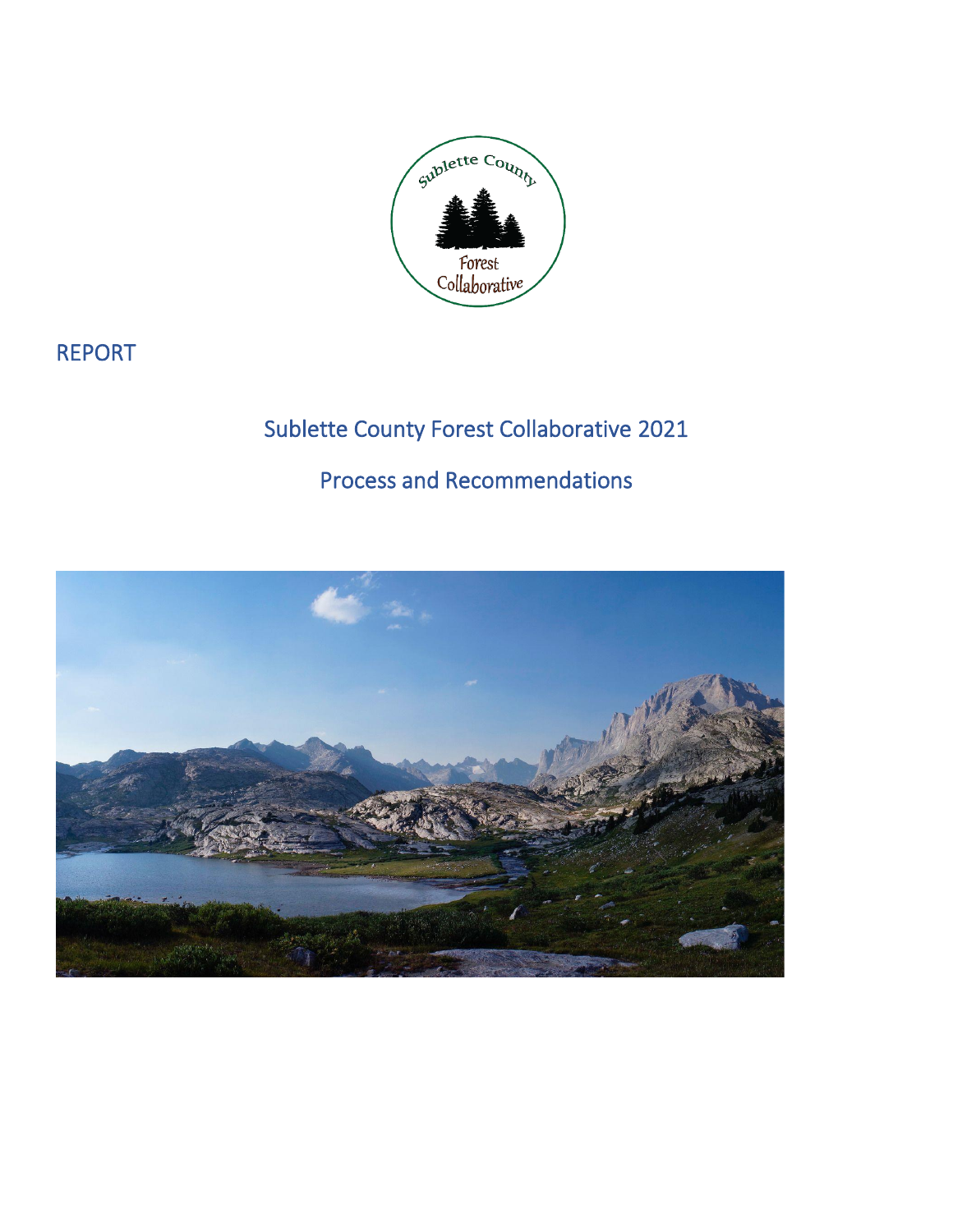

#### TABLE OF CONTENTS

|                                                                                                                | Page |
|----------------------------------------------------------------------------------------------------------------|------|
|                                                                                                                |      |
|                                                                                                                |      |
|                                                                                                                |      |
|                                                                                                                |      |
|                                                                                                                |      |
| Final Recommendations (and according to the community of the community of the set of the set of the set of the |      |
|                                                                                                                |      |

*Cover: Photo by Troy Smith*.

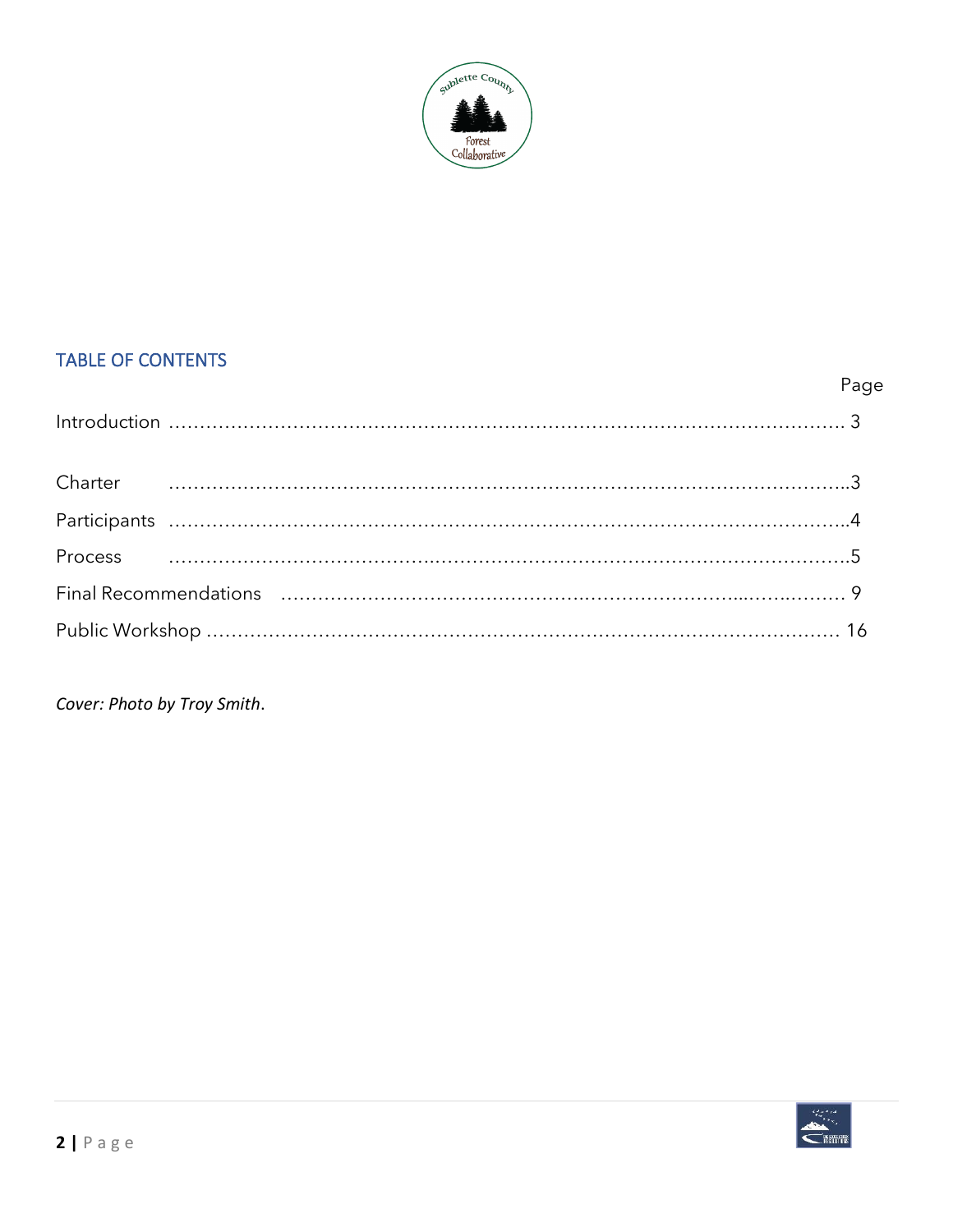

#### Introduction

In 2016 the Sublette County Conservation District (SCCD) with support from the Sublette Board of County Commissioners applied to the Wyoming State Forestry Division for funds under the Forest Collaboration Assistance Program to convene an inclusive process to tackle forest health issues in the area. The funds were awarded and the Conservation District reached out to the Ruckelshaus Institute at the University of Wyoming to facilitate the process.

In its original application for funding, the SCCD noted that the county had experienced positive outcomes using collaborative approaches, e.g. in the aftermath of the Fontenelle Fire, but needed to widen participation to include additional stakeholder types to be successful in its stated purpose of addressing forest health, vegetation management, Wildland-Urban Interface (WUI) issues and reduction of forest fuels. Addressing these issues would then simultaneously allow a group to consider recreational access and riparian health issues.

In late 2016 the USFS Collaboration Cadre's Gary Severson and Gregg Walker hosted two workshops to allow interested parties to learn about collaborative processes. An important result from these workshops was a Draft Purpose Statement to guide the Sublette County Forest Collaborative.

#### **Draft Purpose Statement:**

"Involve diverse interests to learn and listen together in order to create recommendations to federal, state and private landowners and managers regarding fuel reduction and other forest management and restoration activities in Sublette County to protect wildland urban interface areas and watershed health while benefiting recreation, wildlife and livestock."

This purpose statement is reflected in the resulting final recommendations.

## The Charter

Following this the Ruckelshaus Institute drafted a Charter, which was reviewed by a subset of participants, and then submitted to the whole Collaborative for approval on December 12. It was agreed to on February 17 after deliberations by the Collaborative and changes agreed to by the Collaborative were made (see the Ruckelshaus Institute's Sublette County Forest Collaborative webpage for the final Charter). The Charter was signed by all participating stakeholders.

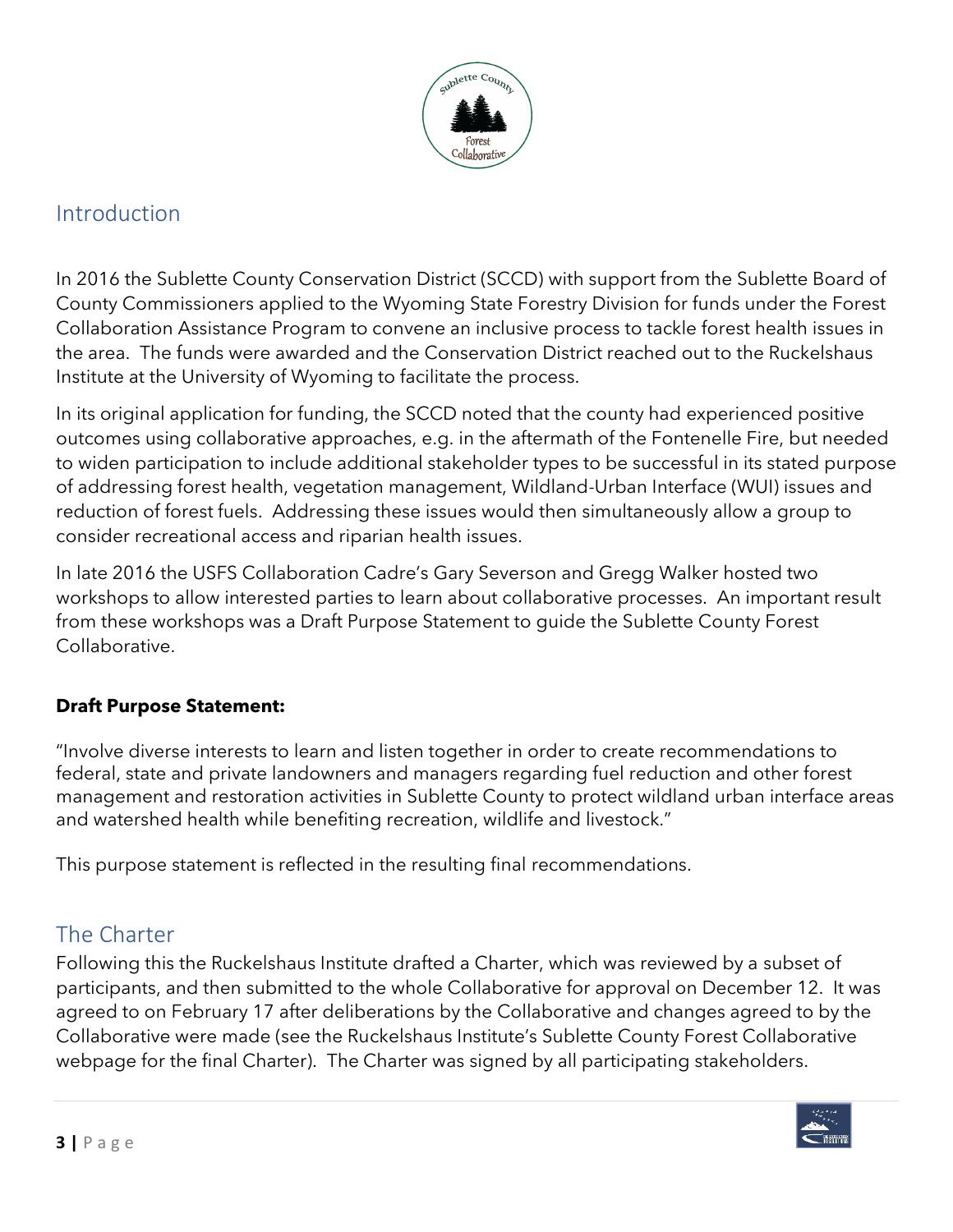

# The Participants

The SCCD and the BOCC had chosen a bounded process with a fixed set of seats at the table in 2017 and the group remained that way during this 2021 process. The Forest Collaborative is representative of persons with interests in the conditions of the forests in Sublette County. During the Collaboration Cadre's workshops in 2016, interest groups were identified that they felt should be invited to the Collaborative and members of those interest groups were invited. All invitees were asked to identify a primary and alternate member. Although it is recognized that Forest Collaborative members have multiple interests and may participate in discussions from various perspectives, the Forest Collaborative members broadly represent the following organizations and/or interest groups:

| <b>Stakeholder Group</b><br>Representative   |                      | <b>Alternate</b>                 |  |
|----------------------------------------------|----------------------|----------------------------------|--|
| <b>Conservation District</b><br>Michael Henn |                      | Shari Meeks.                     |  |
| <b>WGFD</b>                                  | <b>Troy Fieseler</b> | Jill Randall or Brandon Scurlock |  |
| <b>BLM</b>                                   | Doug Linn            | Joel Klosterman                  |  |
| District Ranger Pinedale and                 | Rob Hoelscher        |                                  |  |
| <b>Big Piney</b>                             |                      |                                  |  |
| Weed and Pest                                | Julie Kraft          | Andy Currah                      |  |
| Outfitter                                    | <b>Terry Pollard</b> |                                  |  |
| Agriculture                                  | Kim Bright           |                                  |  |
| <b>County Commissioners</b>                  | Joel Bousman         |                                  |  |
| <b>County Fire</b>                           | Shad Cooper          |                                  |  |
| <b>NRCS</b>                                  | Jennifer Hayward     |                                  |  |
| <b>State Forestry</b>                        | Barry Tye            | Nate Wilson                      |  |
| Conservation                                 | Jennifer Lamb*       |                                  |  |
| <b>Sublette County Trails</b>                | Paul Swenson?        |                                  |  |
| Association                                  |                      |                                  |  |
| Motorized                                    | Sandy Sletten        |                                  |  |
| Industry<br>Larry Dennis                     |                      | Barb Dennis.                     |  |
| Non-motorized Recreation                     | Dave Bell            |                                  |  |
|                                              | Austin Mansell*      |                                  |  |
| Consultant                                   | <b>Richard Stem</b>  |                                  |  |

\*Jennifer Lamb is with the Nature Conservancy and represents only that organization.

\*\*Austin Mansell is with the Sublette County Trails Association

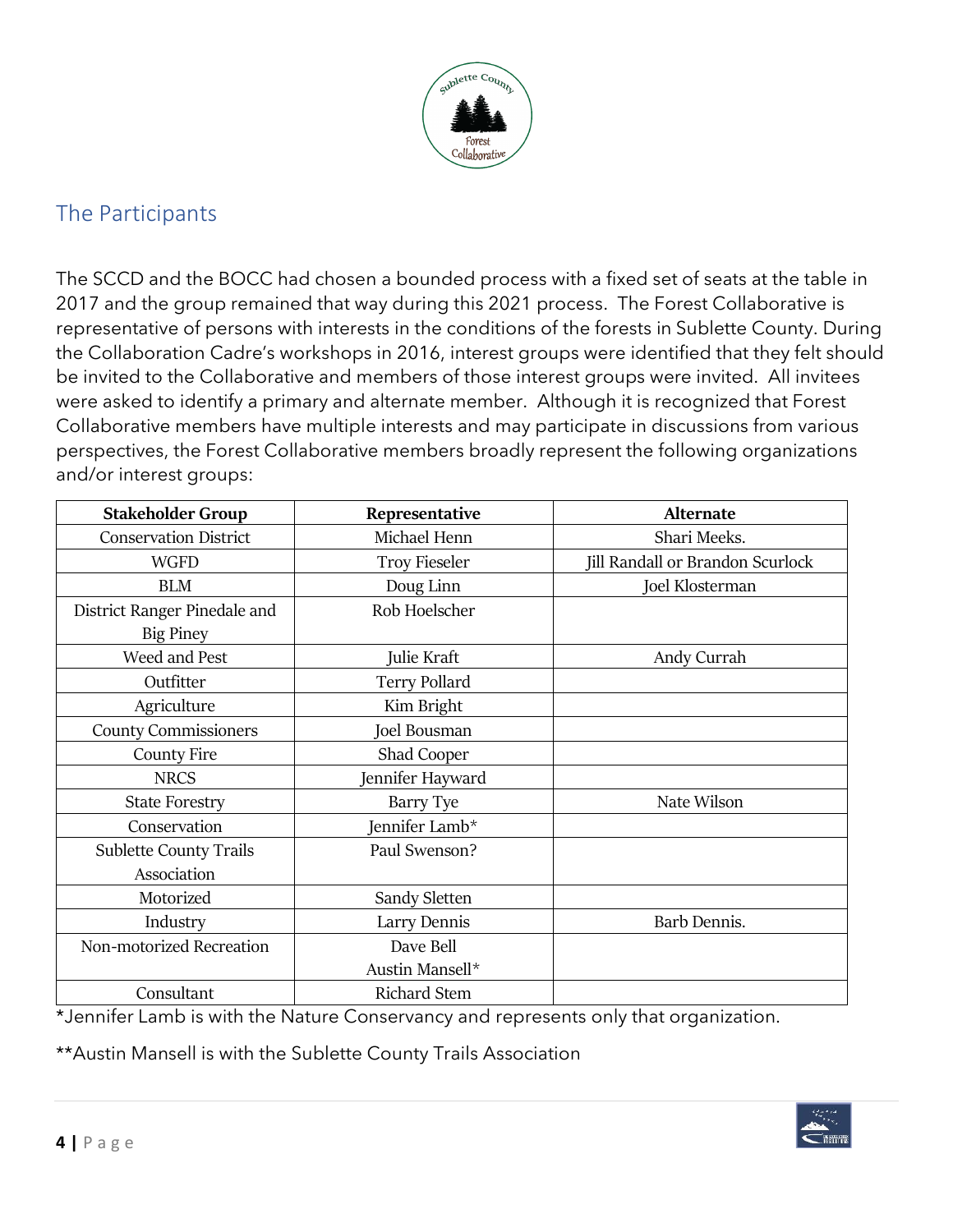

### The Process

Below is the process matrix outlining the dates, purpose and outcomes for each meeting

| <b>Meetings 2020-2021</b>      | <b>Purpose</b>                 | Outcome                           |
|--------------------------------|--------------------------------|-----------------------------------|
| Zoom, 3 hours. December 15     | Revisit what has been          | Ensure all agree to process and   |
|                                | accomplished. Revisit Process  | participants. Create list of      |
|                                | and Charter. Share Updates.    | issues for collaborative to focus |
|                                | Discuss issues to address.     | on.                               |
| Zoom, 3 hours. January 12 and  | Revisit interests and options. | Understand importance of          |
| 25                             | Discuss Information Needs.     | process to participants.          |
|                                | Discuss options to address     | Create common knowledge           |
|                                | issues.                        | base. Create list of options.     |
| Zoom, 3 hours., February 22    | Share Information. Continue    | Information sharing. Continue     |
|                                | discussion regarding options   | creating list of options.         |
| Zoom, 3 hours. March 9         | Share information. Finish      | Finalize list of options which    |
|                                | discussion regarding options.  | become draft                      |
|                                |                                | recommendations.                  |
| Zoom, 3 hours. April 8, 20 and | Discuss and evaluate draft     | Build Consensus toward final      |
| 28                             | recommendations. Finalize      | recommendations. Test for         |
|                                | recommendations                | Consensus.                        |
| Public Meeting, Pinedale, June | Discuss and evaluation draft   | Build Consensus toward final      |
| 30.                            | recommendations                | recommendations.                  |

#### Procedural Tools:

- 1. A clear understanding by the Collaborative of the decision context (scope of recommendations) and implementation mechanisms.
- 2. A decision-making process that takes the Collaborative from problem identification to recommended actions for all three themes.
- 3. A consensus-based decision protocol that uses 'gradations of consensus.
- 4. Collaborative deliberations and procedures that are guided by a charter that defines the "rules of the game" and is unanimously approved by the Collaborative at the outset

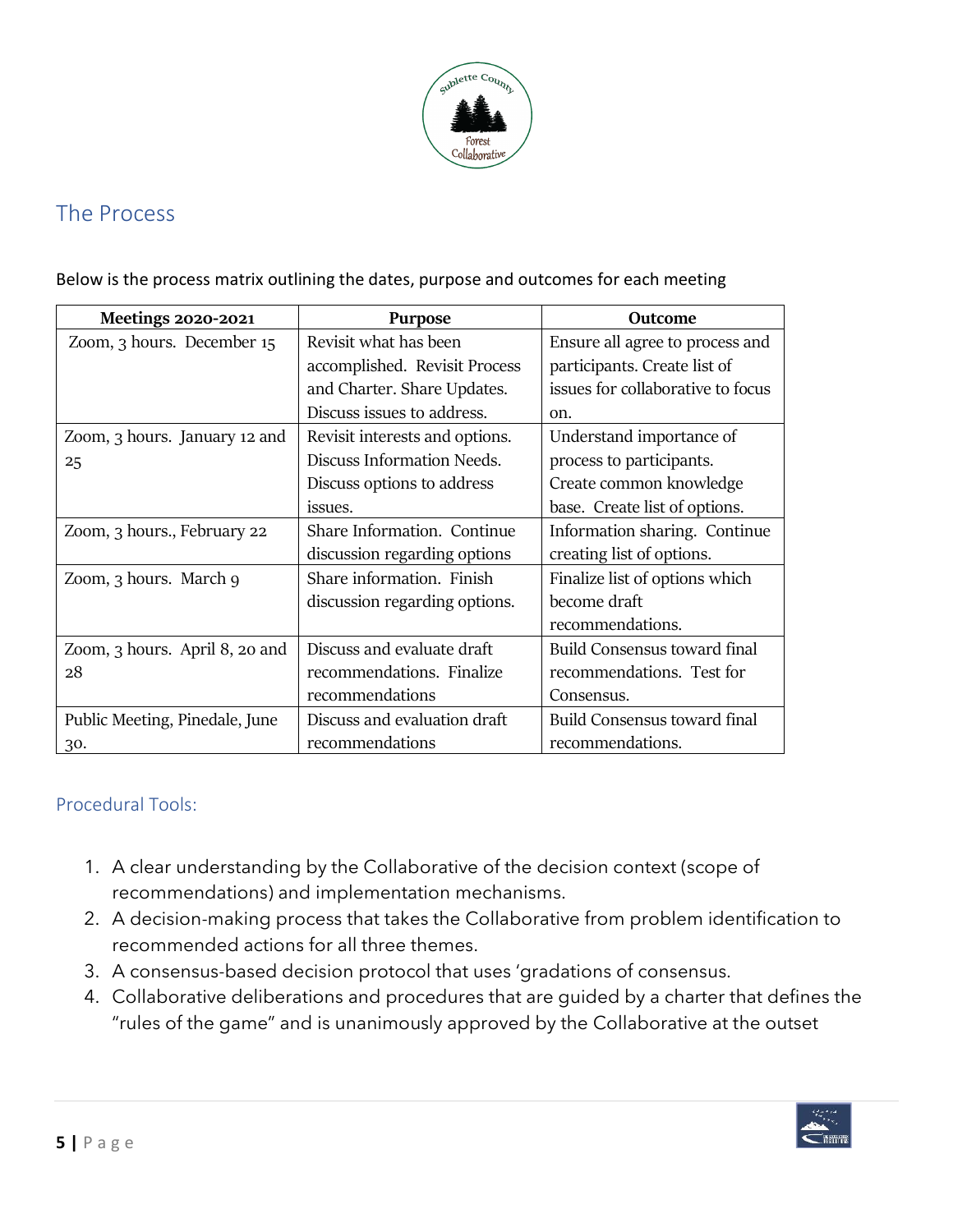

Problem/Issue identification – Members identified nine categories of issues they wished to address within the contexts of forest health primarily, and associated recreation, wildlife and hydrological issues in Sublette County:

| <b>Options by Location</b>                                              | <b>Issue</b>                        |
|-------------------------------------------------------------------------|-------------------------------------|
|                                                                         |                                     |
| <b>Upper Green/Union Pass</b>                                           |                                     |
| Farm Bill CE                                                            | Timber harvest                      |
| Cow Camp Sale                                                           | <b>Timber harvest</b>               |
| <b>Aquatic Habitat Restoration Area</b>                                 | <b>Wildlife Habitat Restoration</b> |
| Pronghorn and Mule deer Migration Project Area                          | <b>Wildlife Habitat Restoration</b> |
| <b>USFS Crucial Terrestrial Project Area</b>                            | <b>Wildlife Habitat Restoration</b> |
| <b>USFS Restoration Priority Area</b>                                   | <b>Wildlife Habitat Restoration</b> |
| Access to Upper Green, boat launches; rivers and high elevation lakes   | <b>Recreational Access</b>          |
|                                                                         |                                     |
| <b>East Rim</b>                                                         |                                     |
| WUI/Fuels                                                               | WUI                                 |
| Fire prevention / WUI                                                   | WUI                                 |
| WGFD Aquatic Habitat Restoration Area                                   | Wildlife Habitat                    |
| USFS Crucial Terrestrial Project Area                                   | Wildlife Habitat                    |
| Trails for recreation and grazers                                       | Access                              |
|                                                                         |                                     |
| <b>Blowdown</b>                                                         |                                     |
| <b>Trails Clearing</b>                                                  | <b>Access</b>                       |
| <b>Roads Clearing</b>                                                   | <b>Access</b>                       |
| Trail opening - 2021 -                                                  | <b>Recreational Access</b>          |
| Chainsaws to reduce impact                                              | <b>Access</b>                       |
| Chainsaws in wilderness to maximize efficiency                          | <b>Access</b>                       |
| Chainsaws in wilderness - Regional Forester can assist with this issue. | <b>Access</b>                       |
| USFS Concentration on system trails VS non-system trails - balance      | <b>Recreational Access</b>          |
| Use trails as fuel breaks                                               | WUI                                 |
| Fuels reduction - long term                                             | <b>WUI</b>                          |
| Possible timber sales associated with blowdown salvage                  | <b>Timber harvest</b>               |
| Grazer permit trails                                                    | <b>Access</b>                       |
| <b>Boundary Fence issues</b>                                            | <b>Grazing Fencing</b>              |
| Invasive Species Issues caused by disturbance or equipment              | Invasive spp.                       |

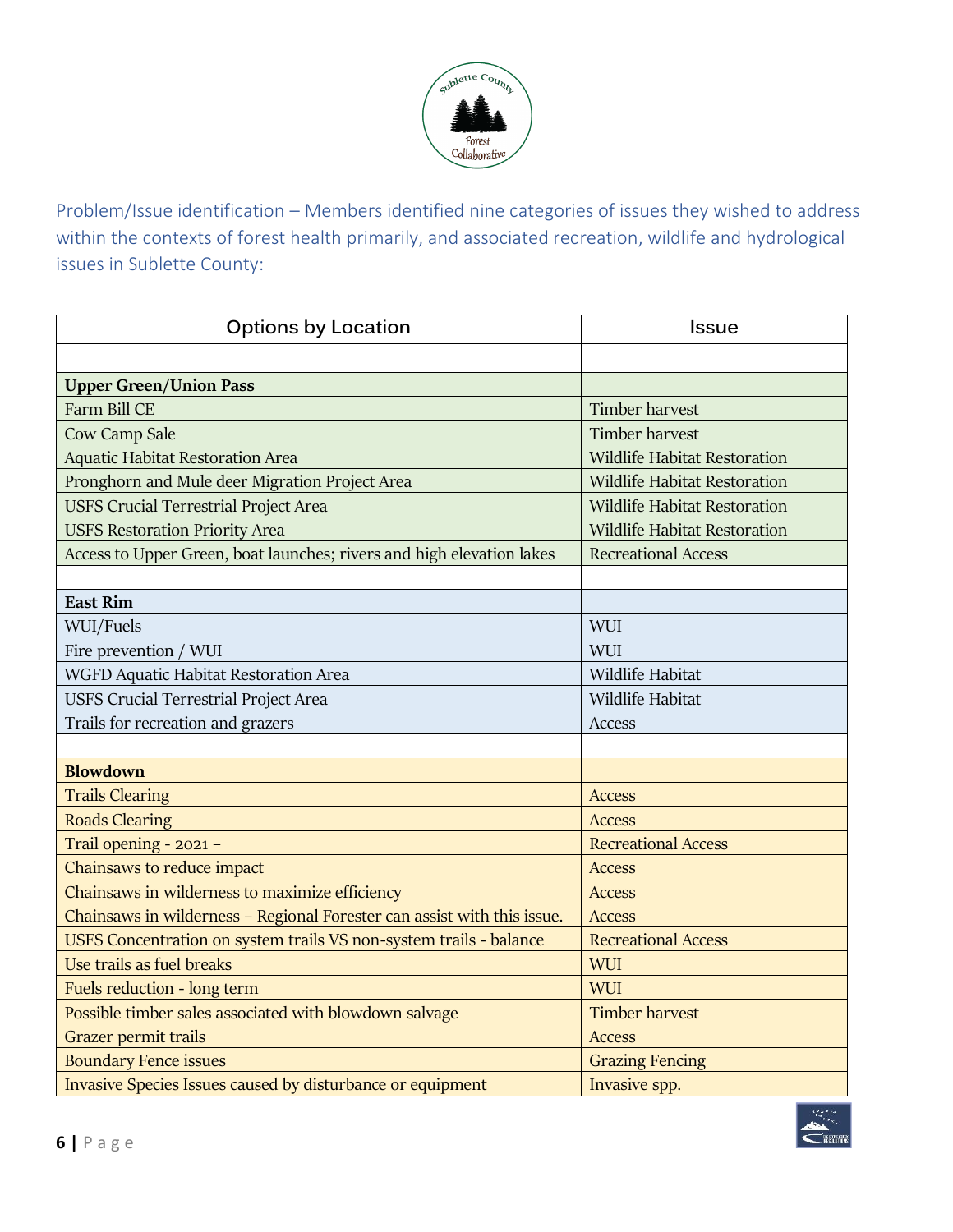

| Adding weed prevention and monitoring                                                                                                                   | Invasive spp.              |
|---------------------------------------------------------------------------------------------------------------------------------------------------------|----------------------------|
| Reserving treatments funds                                                                                                                              | Invasive spp.              |
|                                                                                                                                                         |                            |
| <b>Opportunities in Previously Burned areas.</b>                                                                                                        |                            |
| Logging treatments- if there is enough timber sales and is profitable in<br>size, timber sale improvement funds can help to fund recreation<br>efforts. | <b>Timber harvest</b>      |
| Pursue industry options like in Evanston; firewood processing plant (or<br>other).                                                                      | <b>Timber harvest</b>      |
| Salvage projects                                                                                                                                        | <b>Timber harvest</b>      |
| Overlap to address wildlife values                                                                                                                      | <b>Wildlife Habitat</b>    |
| Define project areas (review maps, overlapping polygons for wildlife<br>values). Wyoming Range Mule Deer Project overlap with Fontenelle<br>Fire        | <b>Wildlife Habitat</b>    |
| Aquatic management - may benefit                                                                                                                        | <b>Wildlife Habitat</b>    |
|                                                                                                                                                         |                            |
| <b>Muddy Ridge</b>                                                                                                                                      |                            |
| Bridge Replacement                                                                                                                                      | Access                     |
| Muddy Ridge Bridge and Roads                                                                                                                            | <b>Access</b>              |
| Pre-identified sales and potential GNA                                                                                                                  | Timber harvest             |
|                                                                                                                                                         |                            |
| <b>Big Sandy Opening</b>                                                                                                                                |                            |
| <b>Temple Summer Homes</b>                                                                                                                              | WUI                        |
| <b>Big Sandy Lodge</b>                                                                                                                                  | WUI                        |
| <b>Potential Salvage</b>                                                                                                                                | Timber harvest             |
| <b>Bridge</b>                                                                                                                                           | Access                     |
| Road                                                                                                                                                    | Access                     |
| Trailhead and Parking area                                                                                                                              | Access                     |
|                                                                                                                                                         |                            |
| <b>Invasive Species</b>                                                                                                                                 |                            |
| Wilderness                                                                                                                                              | <b>Invasive Species</b>    |
| <b>WSA EA</b>                                                                                                                                           | <b>Invasive Species</b>    |
| Continued funding for maintenance                                                                                                                       | <b>Invasive Species</b>    |
|                                                                                                                                                         |                            |
| <b>Various</b>                                                                                                                                          |                            |
| Elk Feedgrounds - need for enhanced access hunters, anglers and<br>winter range for elk                                                                 | <b>Recreational Access</b> |

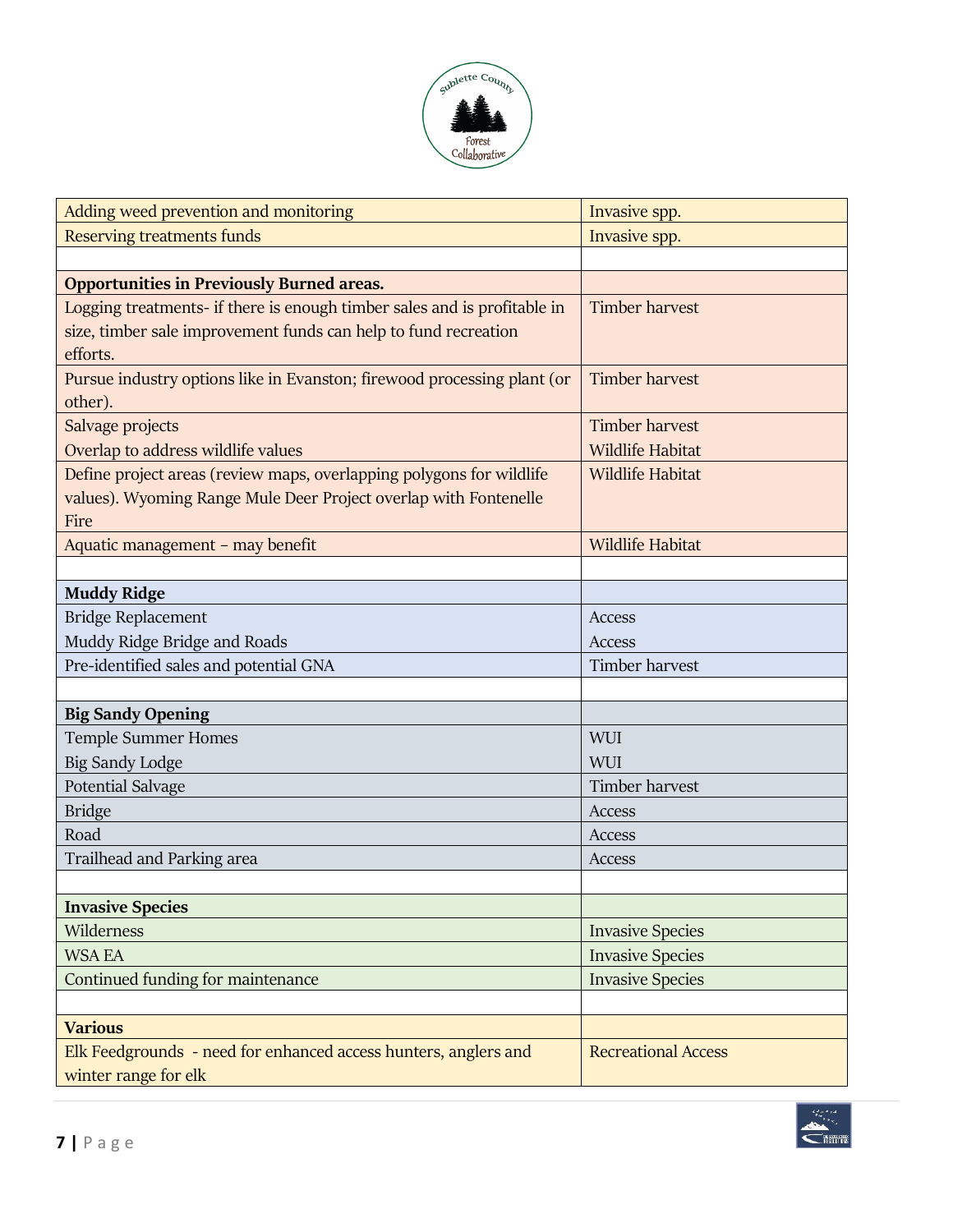

| Timber Mgmt – roadway corridors, egress corridors, migration<br>corridors, weed mgmt. | <b>Timber Management</b>      |
|---------------------------------------------------------------------------------------|-------------------------------|
| CWPP – important lever in the County unified support                                  | <b>CWPP</b>                   |
| Collaborative provide seed money to push the CWPP forward?                            | <b>CWPP</b>                   |
|                                                                                       |                               |
| <b>Sublette County Long Term Strategy</b>                                             |                               |
| Strategic and tactical plan to deal with the blowdown.                                | <b>Comprehensive Strategy</b> |
| Recon Flights with land managers and key collaborative members prior                  | <b>Comprehensive Strategy</b> |
| to spring                                                                             |                               |
| List of designated trails to evaluate access                                          | <b>Comprehensive Strategy</b> |
| Big Sandy and Elkhart Park – find a strategy to reduce/minimize                       | <b>Comprehensive Strategy</b> |
| impact in these areas                                                                 |                               |
| Trails and recreation being a part of this effort.                                    | <b>Comprehensive Strategy</b> |
| Create a "task force" to determine priorities within & systematic                     | <b>Comprehensive Strategy</b> |
| approach                                                                              |                               |
| Blowdown areas (Forestwide)                                                           | <b>Comprehensive Strategy</b> |
| Trail maintenance and recreation: Projects/ Coordination                              | <b>Comprehensive Strategy</b> |
| Subcommittee of the Collaborative?                                                    |                               |

Interest identification of the stakeholders in the collaborative – Members deliberated the reasons why forest health in Sublette County was important to them and agreed on the following interest statements, which are unchanged from 2017:

- a. To maintain and enhance a resilient and ecologically healthy forested landscape.
- b. To maintain and enhance economic opportunities.
- c. To maintain multiple uses of a forest as an integral part of the custom and culture of the community.
- d. To maintain and enhance wildlife habitat at a landscape scale.
- e. To maintain and enhance a diverse range of recreation opportunities.
- f. To protect private and public property and lives.
- g. To instill confidence in public land management.
- h. To maintain and enhance scientific learning.
- i. To maintain our vibrant community values and way of life

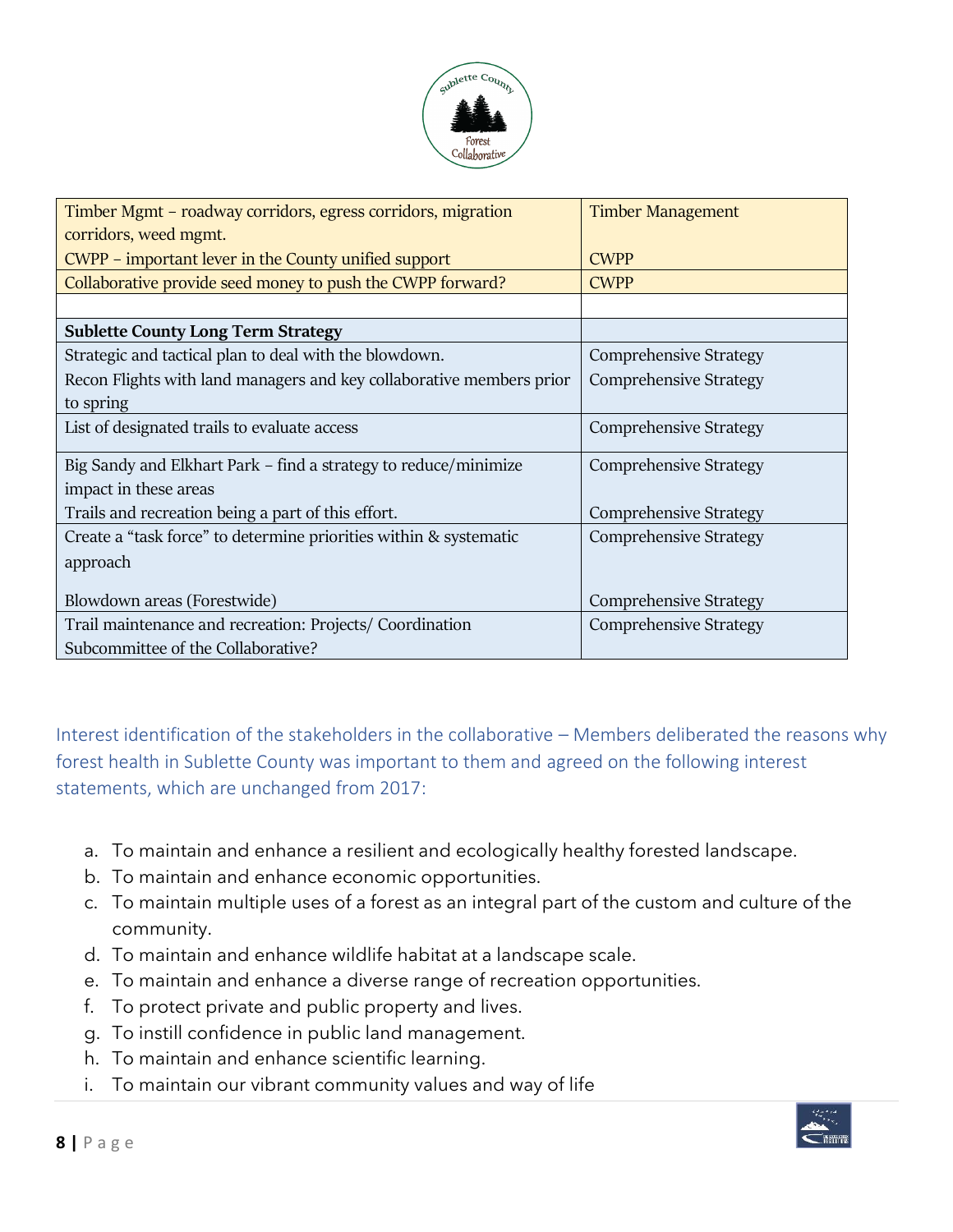

Option generation – participants identified possible options for recommendations to address the above problems/issues. Below is the list of options for recommendations generated based on identified geographical areas. The options outline the area to be addressed, the objectives the Collaborative recommends achieving and methods suggested to achieve the objectives.

Criteria – stakeholder interests were used as criteria against which to measure the strength of the options for recommendations.

Trade-Offs – stakeholders deliberated the final options in order to resolve problems and meet as many interests as possible. These discussions lead to the crafting of final recommendations, and exploration of levels of agreement for each recommendation (see below).

### FINAL RECOMMENDATIONS

#### Consensus Recommendations

The following are recommendations to all land managers that received full consensus agreement from the Sublette Forest Collaborative on April 28, 2021. The language of these recommendations is specific and were crafted and agreed to by all present. The recommendations range across nine categories related either to a place or to a topic. There were 30 recommendations that received full consensus and one where a participant did not support the recommendation.

Levels of Agreement Definitions based on the 2021 Charter

- 1. Endorsement Member likes it.
- 2. Endorsement with Minor Point of Contention Basically, member likes it.
- 3. Agreement with Minor Reservations Member can live with it.
- 4. Major reservations Formal disagreement, but will not object to the proposal/provision
- 5. Member will not support the proposal.

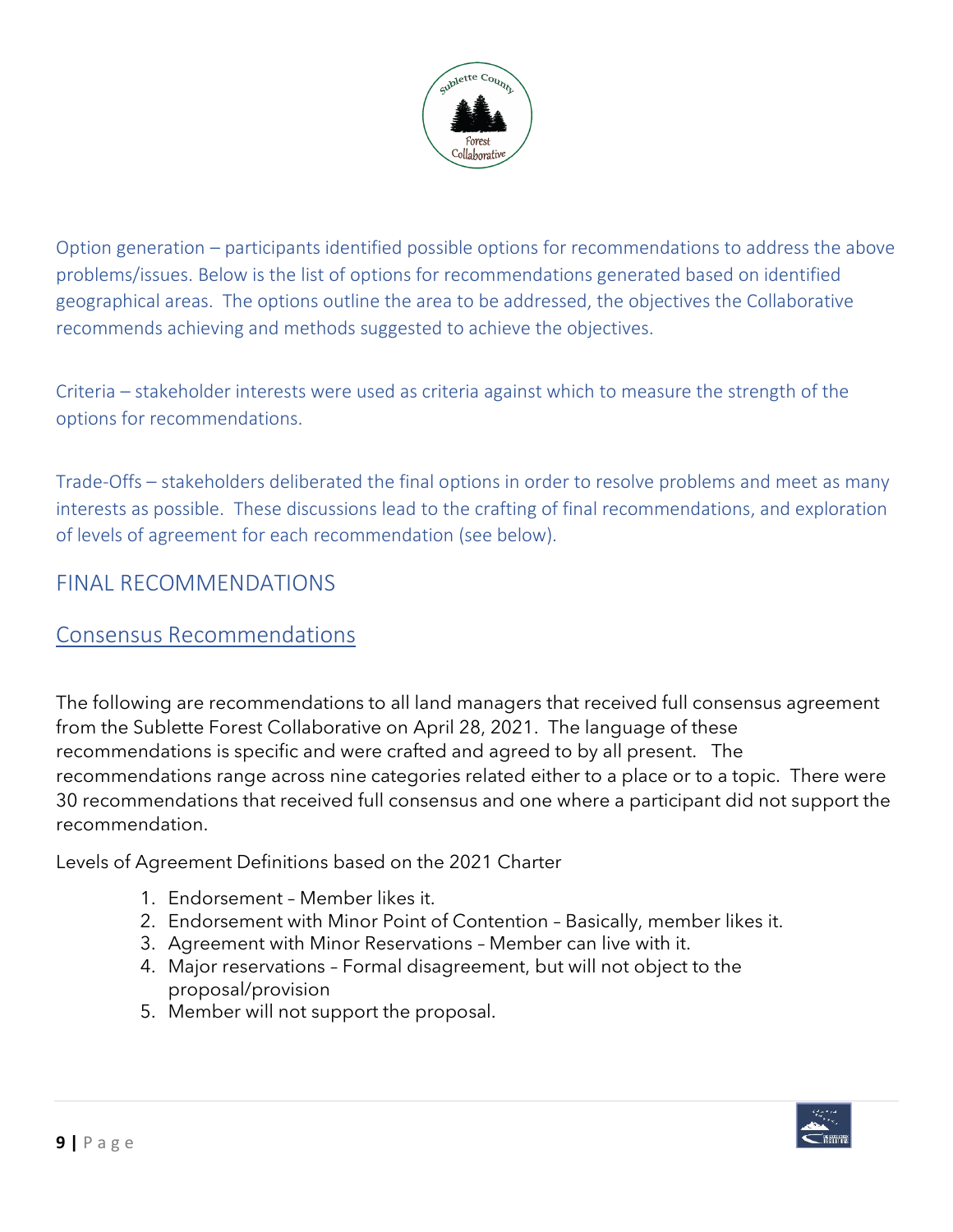

| <b>Consensus Recommendations and Levels of Agreement</b> |                            |                |                                  |  |
|----------------------------------------------------------|----------------------------|----------------|----------------------------------|--|
| Final Recommendations April 28, 2021                     | <b>Levels of Agreement</b> |                | <b>Comments</b>                  |  |
| <b>Upper Green/Union Pass</b>                            | Level                      |                |                                  |  |
|                                                          |                            | Participants   |                                  |  |
| 1a. We recommend the USDA Forest Service                 | $\mathbf{1}$               | 12             | Rob H. - will need to follow     |  |
| analyze the use of Categorical Exclusion or              |                            |                | applicable laws for NEPA, may    |  |
| other mechanisms under NEPA to implement                 | $\overline{a}$             | $\mathbf{1}$   | not always allow for CE level of |  |
| timber harvest/fuels reductions where                    |                            |                | assessments.                     |  |
| appropriate to improve forest health and                 |                            |                |                                  |  |
| wildlife habitat at Union Pass and the                   |                            |                |                                  |  |
| surrounding area.                                        |                            |                |                                  |  |
| 1b. Implement a timber harvest under the Good            | $\mathbf{1}$               | 12             |                                  |  |
| Neighbor Authority at Cow Camp to improve                |                            |                |                                  |  |
| forest health.                                           | $\overline{a}$             | $\mathbf{1}$   |                                  |  |
| 1c. Improve recreational access in the Upper             | $\mathbf{1}$               | 9              | Kim B. - $2$ – as long as they   |  |
| Green watershed by seeking opportunities to              |                            |                | don't pave the road!             |  |
| improve trail systems.                                   | $\overline{a}$             | 3              | Dave B./ Austen M. - Prefer the  |  |
|                                                          |                            |                | road not change, including       |  |
|                                                          | 3                          | $\mathbf{1}$   | don't pave.                      |  |
| 1d. Within pronghorn migration routes seek               | $\mathbf{1}$               | 12             |                                  |  |
| opportunities to improve animal passage with             |                            |                |                                  |  |
| the use of mechanical treatments to reduce               | $\overline{2}$             | $\mathbf{1}$   |                                  |  |
| conifer encroachment per the WGFD Statewide              |                            |                |                                  |  |
| Habitat Plan.                                            |                            |                |                                  |  |
|                                                          |                            |                |                                  |  |
| <b>East Rim</b>                                          | Level                      | # Participants |                                  |  |
| 2a. We recommend the appropriate parties                 | $\mathbf{1}$               | 12             |                                  |  |
| collaborate to conduct a fuels reduction                 |                            |                |                                  |  |
| treatment on the East Rim from the Rim Station           | $\mathbf{2}$               | $\mathbf{1}$   |                                  |  |
| to Kendall Valley to achieve fuels mitigation and        |                            |                |                                  |  |
| forest health in identified WUI areas.                   |                            |                |                                  |  |
| 2b. Maintain and improve trails for recreational         | $\mathbf{1}$               | 13             |                                  |  |
| and grazing purposes to reduce erosion and               |                            |                |                                  |  |
| increase longevity of trails.                            |                            |                |                                  |  |
|                                                          |                            |                |                                  |  |

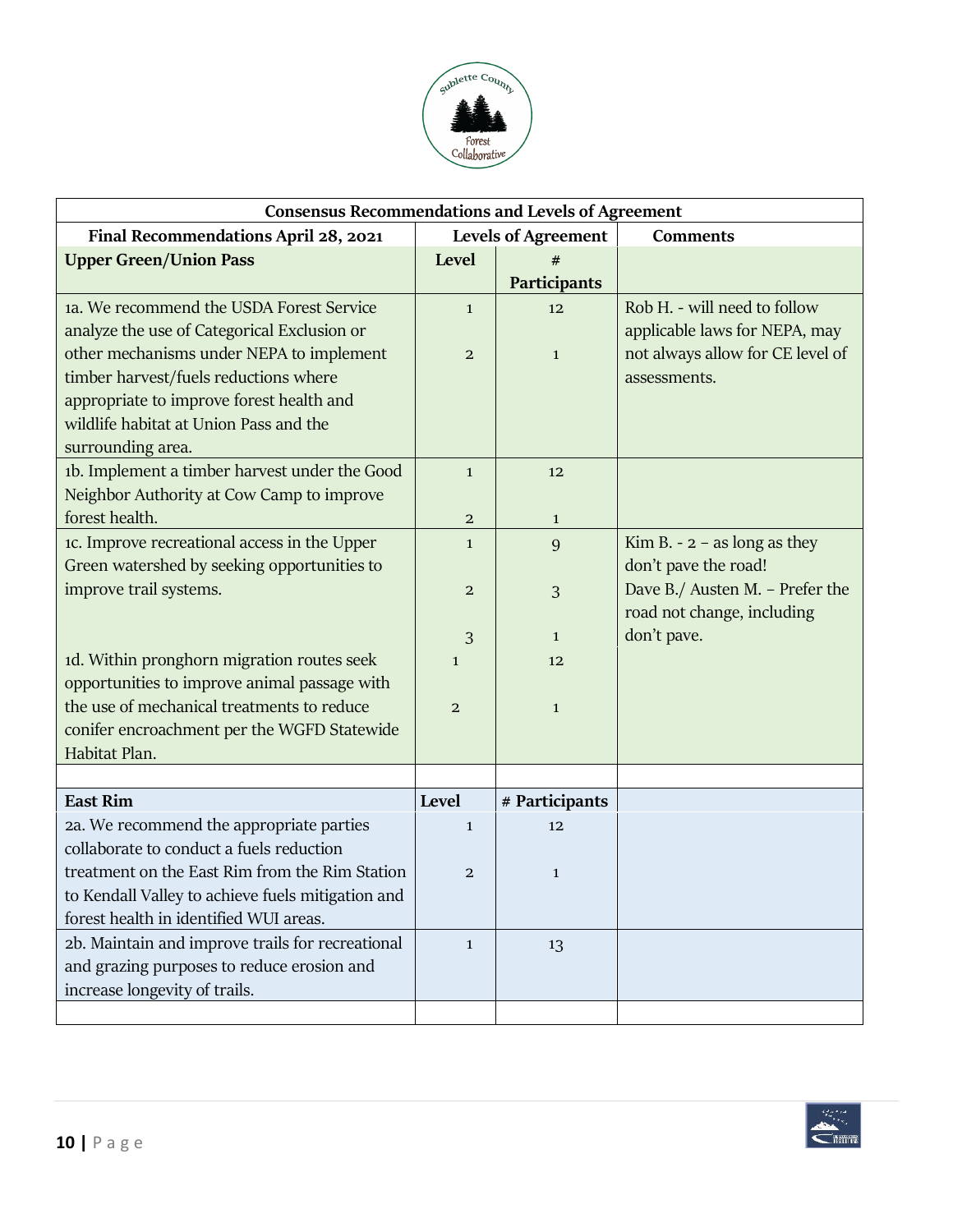

| <b>Blowdown Area</b>                                                | <b>Level</b>   | # Participants |                                                             |
|---------------------------------------------------------------------|----------------|----------------|-------------------------------------------------------------|
| 3a. Address impacts related to the blowdown<br>on trails and roads. | $\mathbf{1}$   | 13             |                                                             |
| 3b. Recommend the USDA Forest Service                               | $\mathbf{1}$   | 9              | Rob H. - important to ensure                                |
| enable the use of chainsaws where appropriate                       |                |                | compliance with the Wilderness                              |
| to clear trails in Wilderness in the Blowdown                       | $\overline{a}$ | $\overline{a}$ | act of 1964, and Wyoming                                    |
| area.                                                               |                |                | Wilderness Act of 1984.                                     |
|                                                                     | 3              | $\mathbf{1}$   | Kim B. - Highly in favor - have                             |
|                                                                     |                |                | been promoting this for 20+<br>years prior to the blowdown. |
|                                                                     | 5              | $\mathbf{1}$   | Jen L.- No support.                                         |
| 3c. Conduct a fuels reduction treatment in the                      | $\mathbf{1}$   | 13             |                                                             |
| Blowdown area where appropriate to achieve                          |                |                |                                                             |
| fuels mitigation and forest health in areas with                    |                |                |                                                             |
| heavy fuel loading.                                                 |                |                |                                                             |
| 3d. Use mechanical timber harvesting to                             | $\mathbf{1}$   | 13             |                                                             |
| salvage blowdown trees to recover economic                          |                |                |                                                             |
| and resource benefits and reduce fuels in                           |                |                |                                                             |
| Blowdown areas.                                                     |                |                |                                                             |
| 3e. Coordinate with agencies and permittees to                      | $\mathbf{1}$   | 13             |                                                             |
| repair and replace range improvement projects                       |                |                |                                                             |
| including fencing where necessary in the<br>Blowdown area.          |                |                |                                                             |
| 3f. Support funding to monitor, prevent and                         | $\mathbf{1}$   | 10             | Rob H. - Forest Service cannot                              |
| treat invasive species for post-blowdown                            |                |                | ensure funding, we have to rely                             |
| operations.                                                         | $\overline{2}$ | 3              | on what we are appropriated.                                |
|                                                                     |                |                |                                                             |
|                                                                     |                |                |                                                             |
| <b>Opportunities in Previously Burned areas.</b>                    |                |                |                                                             |
| 4a. Encourage cooperative timber harvest that                       | $\mathbf{1}$   | 13             |                                                             |
| may generate funds for other resource benefits                      |                |                |                                                             |
| using Good Neighbor Authority and other<br>mechanisms.              |                |                |                                                             |
| 4b. When planning projects in previously                            |                |                |                                                             |
| burned areas, seek opportunities to improve                         | $\mathbf{1}$   | 13             |                                                             |
| terrestrial and aquatic habitat by reducing                         |                |                |                                                             |
| invasive species.                                                   |                |                |                                                             |

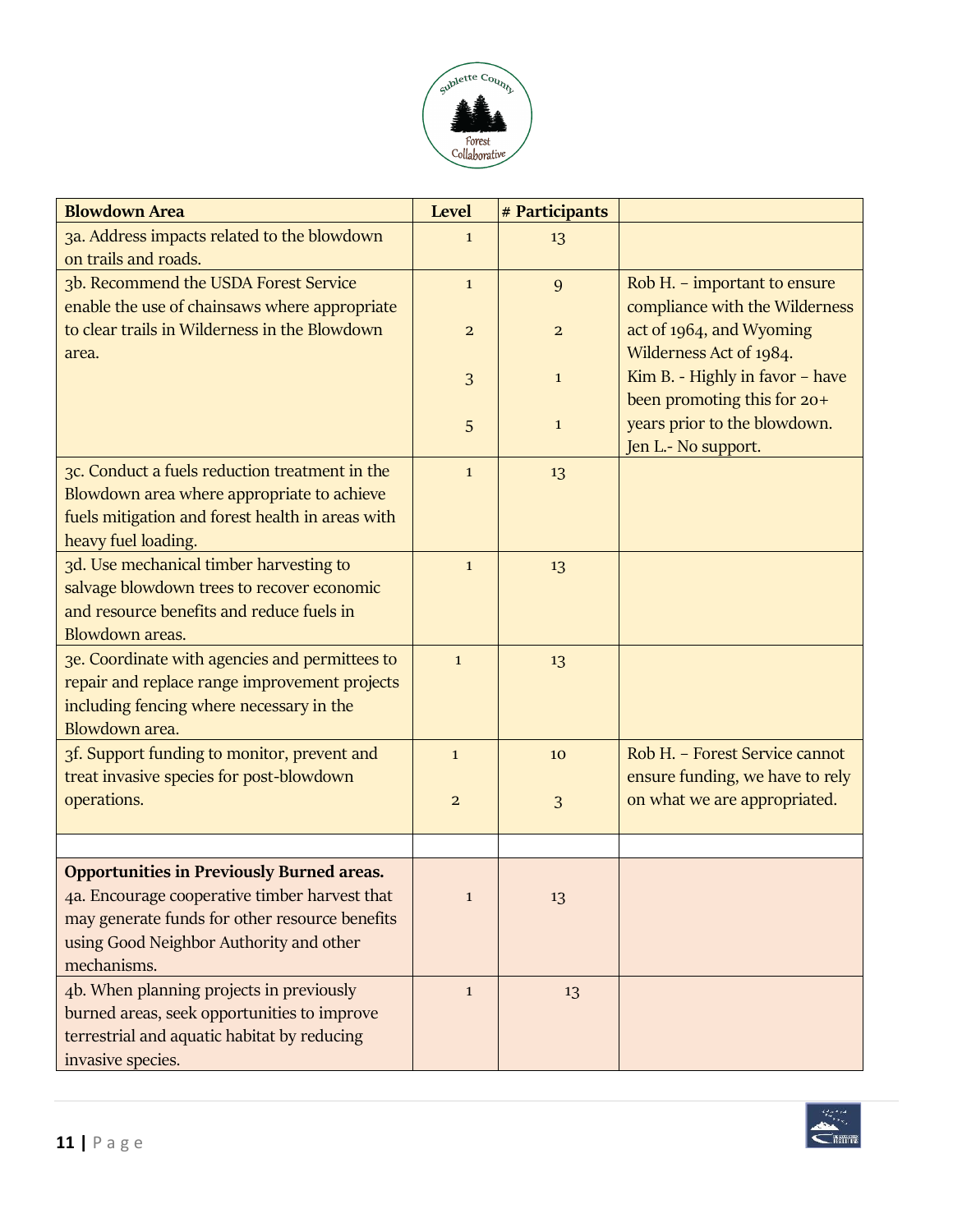

| 5a. Recommend agencies and user groups<br>Rob H. - worthwhile and<br>12<br>$\mathbf{1}$<br>coordinate to replace Big Sandy bridge on state<br>important goal that will be<br>trust land and improve roads on Muddy Ridge.<br>challenging to coordinate.<br>$\mathbf{2}$<br>$\mathbf{1}$<br>Difficult for agencies to acquire<br>or assign funding at the same<br>time.<br>5b. Conduct cross boundary forest treatments<br>$\mathbf{1}$<br>13<br>through timber harvest fuels mitigation using<br>Good Neighbor Authority.<br>Level<br># Participants<br><b>Big Sandy Opening</b><br>6a. Conduct a vegetation treatment around<br>13<br>$\mathbf{1}$<br>Temple Summer Homes and Big Sandy Lodge<br>to reduce hazardous fuels and improve wildlife<br>habitat.<br>6b. Use mechanical treatments to improve<br>$\mathbf{1}$<br>12<br>forest health using existing NEPA authorities.<br>$\overline{2}$<br>$\mathbf{1}$<br>Rob H. - - the use of the word<br>6c. Widen and improve the Big Sandy Opening<br>10<br>$\mathbf{1}$<br>Road, include fuel breaks along the road and<br>widen here, does that mean a<br>improve bridges to allow large trucks and<br>wider road, or does it mean to<br>$\mathbf{2}$<br>$\mathfrak{Z}$<br>visitors.<br>widen the fuel break along the<br>road. Road widths are<br>determined by the class of the<br>road and changing the class of<br>road can be challenging as it<br>requires Travel management<br>decisions that can be difficult.<br>(Group discussed: widen road<br>and fuel breaks).<br>Rob H. - with the caveat that<br>6d. Improve conditions at the Big Sandy<br>10<br>$\mathbf{1}$<br>Trailhead and Parking Area to reduce<br>the FS does not necessarily<br>congestion and accommodate visitors.<br>wish to create increased access<br>$\mathfrak{Z}$<br>2<br>therefore more visitors into the<br>Wilderness, but simply to<br>provide an acceptable | <b>Muddy Ridge</b> | Level | # Participants |  |
|-----------------------------------------------------------------------------------------------------------------------------------------------------------------------------------------------------------------------------------------------------------------------------------------------------------------------------------------------------------------------------------------------------------------------------------------------------------------------------------------------------------------------------------------------------------------------------------------------------------------------------------------------------------------------------------------------------------------------------------------------------------------------------------------------------------------------------------------------------------------------------------------------------------------------------------------------------------------------------------------------------------------------------------------------------------------------------------------------------------------------------------------------------------------------------------------------------------------------------------------------------------------------------------------------------------------------------------------------------------------------------------------------------------------------------------------------------------------------------------------------------------------------------------------------------------------------------------------------------------------------------------------------------------------------------------------------------------------------------------------------------------------------------------------------------------------------------------------------------------------------------------------------------|--------------------|-------|----------------|--|
|                                                                                                                                                                                                                                                                                                                                                                                                                                                                                                                                                                                                                                                                                                                                                                                                                                                                                                                                                                                                                                                                                                                                                                                                                                                                                                                                                                                                                                                                                                                                                                                                                                                                                                                                                                                                                                                                                                     |                    |       |                |  |
|                                                                                                                                                                                                                                                                                                                                                                                                                                                                                                                                                                                                                                                                                                                                                                                                                                                                                                                                                                                                                                                                                                                                                                                                                                                                                                                                                                                                                                                                                                                                                                                                                                                                                                                                                                                                                                                                                                     |                    |       |                |  |
|                                                                                                                                                                                                                                                                                                                                                                                                                                                                                                                                                                                                                                                                                                                                                                                                                                                                                                                                                                                                                                                                                                                                                                                                                                                                                                                                                                                                                                                                                                                                                                                                                                                                                                                                                                                                                                                                                                     |                    |       |                |  |
|                                                                                                                                                                                                                                                                                                                                                                                                                                                                                                                                                                                                                                                                                                                                                                                                                                                                                                                                                                                                                                                                                                                                                                                                                                                                                                                                                                                                                                                                                                                                                                                                                                                                                                                                                                                                                                                                                                     |                    |       |                |  |
|                                                                                                                                                                                                                                                                                                                                                                                                                                                                                                                                                                                                                                                                                                                                                                                                                                                                                                                                                                                                                                                                                                                                                                                                                                                                                                                                                                                                                                                                                                                                                                                                                                                                                                                                                                                                                                                                                                     |                    |       |                |  |
|                                                                                                                                                                                                                                                                                                                                                                                                                                                                                                                                                                                                                                                                                                                                                                                                                                                                                                                                                                                                                                                                                                                                                                                                                                                                                                                                                                                                                                                                                                                                                                                                                                                                                                                                                                                                                                                                                                     |                    |       |                |  |
|                                                                                                                                                                                                                                                                                                                                                                                                                                                                                                                                                                                                                                                                                                                                                                                                                                                                                                                                                                                                                                                                                                                                                                                                                                                                                                                                                                                                                                                                                                                                                                                                                                                                                                                                                                                                                                                                                                     |                    |       |                |  |
|                                                                                                                                                                                                                                                                                                                                                                                                                                                                                                                                                                                                                                                                                                                                                                                                                                                                                                                                                                                                                                                                                                                                                                                                                                                                                                                                                                                                                                                                                                                                                                                                                                                                                                                                                                                                                                                                                                     |                    |       |                |  |
|                                                                                                                                                                                                                                                                                                                                                                                                                                                                                                                                                                                                                                                                                                                                                                                                                                                                                                                                                                                                                                                                                                                                                                                                                                                                                                                                                                                                                                                                                                                                                                                                                                                                                                                                                                                                                                                                                                     |                    |       |                |  |
|                                                                                                                                                                                                                                                                                                                                                                                                                                                                                                                                                                                                                                                                                                                                                                                                                                                                                                                                                                                                                                                                                                                                                                                                                                                                                                                                                                                                                                                                                                                                                                                                                                                                                                                                                                                                                                                                                                     |                    |       |                |  |
|                                                                                                                                                                                                                                                                                                                                                                                                                                                                                                                                                                                                                                                                                                                                                                                                                                                                                                                                                                                                                                                                                                                                                                                                                                                                                                                                                                                                                                                                                                                                                                                                                                                                                                                                                                                                                                                                                                     |                    |       |                |  |
|                                                                                                                                                                                                                                                                                                                                                                                                                                                                                                                                                                                                                                                                                                                                                                                                                                                                                                                                                                                                                                                                                                                                                                                                                                                                                                                                                                                                                                                                                                                                                                                                                                                                                                                                                                                                                                                                                                     |                    |       |                |  |
|                                                                                                                                                                                                                                                                                                                                                                                                                                                                                                                                                                                                                                                                                                                                                                                                                                                                                                                                                                                                                                                                                                                                                                                                                                                                                                                                                                                                                                                                                                                                                                                                                                                                                                                                                                                                                                                                                                     |                    |       |                |  |
|                                                                                                                                                                                                                                                                                                                                                                                                                                                                                                                                                                                                                                                                                                                                                                                                                                                                                                                                                                                                                                                                                                                                                                                                                                                                                                                                                                                                                                                                                                                                                                                                                                                                                                                                                                                                                                                                                                     |                    |       |                |  |
|                                                                                                                                                                                                                                                                                                                                                                                                                                                                                                                                                                                                                                                                                                                                                                                                                                                                                                                                                                                                                                                                                                                                                                                                                                                                                                                                                                                                                                                                                                                                                                                                                                                                                                                                                                                                                                                                                                     |                    |       |                |  |
|                                                                                                                                                                                                                                                                                                                                                                                                                                                                                                                                                                                                                                                                                                                                                                                                                                                                                                                                                                                                                                                                                                                                                                                                                                                                                                                                                                                                                                                                                                                                                                                                                                                                                                                                                                                                                                                                                                     |                    |       |                |  |
|                                                                                                                                                                                                                                                                                                                                                                                                                                                                                                                                                                                                                                                                                                                                                                                                                                                                                                                                                                                                                                                                                                                                                                                                                                                                                                                                                                                                                                                                                                                                                                                                                                                                                                                                                                                                                                                                                                     |                    |       |                |  |
|                                                                                                                                                                                                                                                                                                                                                                                                                                                                                                                                                                                                                                                                                                                                                                                                                                                                                                                                                                                                                                                                                                                                                                                                                                                                                                                                                                                                                                                                                                                                                                                                                                                                                                                                                                                                                                                                                                     |                    |       |                |  |
|                                                                                                                                                                                                                                                                                                                                                                                                                                                                                                                                                                                                                                                                                                                                                                                                                                                                                                                                                                                                                                                                                                                                                                                                                                                                                                                                                                                                                                                                                                                                                                                                                                                                                                                                                                                                                                                                                                     |                    |       |                |  |
|                                                                                                                                                                                                                                                                                                                                                                                                                                                                                                                                                                                                                                                                                                                                                                                                                                                                                                                                                                                                                                                                                                                                                                                                                                                                                                                                                                                                                                                                                                                                                                                                                                                                                                                                                                                                                                                                                                     |                    |       |                |  |
|                                                                                                                                                                                                                                                                                                                                                                                                                                                                                                                                                                                                                                                                                                                                                                                                                                                                                                                                                                                                                                                                                                                                                                                                                                                                                                                                                                                                                                                                                                                                                                                                                                                                                                                                                                                                                                                                                                     |                    |       |                |  |
|                                                                                                                                                                                                                                                                                                                                                                                                                                                                                                                                                                                                                                                                                                                                                                                                                                                                                                                                                                                                                                                                                                                                                                                                                                                                                                                                                                                                                                                                                                                                                                                                                                                                                                                                                                                                                                                                                                     |                    |       |                |  |
|                                                                                                                                                                                                                                                                                                                                                                                                                                                                                                                                                                                                                                                                                                                                                                                                                                                                                                                                                                                                                                                                                                                                                                                                                                                                                                                                                                                                                                                                                                                                                                                                                                                                                                                                                                                                                                                                                                     |                    |       |                |  |
|                                                                                                                                                                                                                                                                                                                                                                                                                                                                                                                                                                                                                                                                                                                                                                                                                                                                                                                                                                                                                                                                                                                                                                                                                                                                                                                                                                                                                                                                                                                                                                                                                                                                                                                                                                                                                                                                                                     |                    |       |                |  |
|                                                                                                                                                                                                                                                                                                                                                                                                                                                                                                                                                                                                                                                                                                                                                                                                                                                                                                                                                                                                                                                                                                                                                                                                                                                                                                                                                                                                                                                                                                                                                                                                                                                                                                                                                                                                                                                                                                     |                    |       |                |  |
|                                                                                                                                                                                                                                                                                                                                                                                                                                                                                                                                                                                                                                                                                                                                                                                                                                                                                                                                                                                                                                                                                                                                                                                                                                                                                                                                                                                                                                                                                                                                                                                                                                                                                                                                                                                                                                                                                                     |                    |       |                |  |
|                                                                                                                                                                                                                                                                                                                                                                                                                                                                                                                                                                                                                                                                                                                                                                                                                                                                                                                                                                                                                                                                                                                                                                                                                                                                                                                                                                                                                                                                                                                                                                                                                                                                                                                                                                                                                                                                                                     |                    |       |                |  |
|                                                                                                                                                                                                                                                                                                                                                                                                                                                                                                                                                                                                                                                                                                                                                                                                                                                                                                                                                                                                                                                                                                                                                                                                                                                                                                                                                                                                                                                                                                                                                                                                                                                                                                                                                                                                                                                                                                     |                    |       |                |  |
|                                                                                                                                                                                                                                                                                                                                                                                                                                                                                                                                                                                                                                                                                                                                                                                                                                                                                                                                                                                                                                                                                                                                                                                                                                                                                                                                                                                                                                                                                                                                                                                                                                                                                                                                                                                                                                                                                                     |                    |       |                |  |
|                                                                                                                                                                                                                                                                                                                                                                                                                                                                                                                                                                                                                                                                                                                                                                                                                                                                                                                                                                                                                                                                                                                                                                                                                                                                                                                                                                                                                                                                                                                                                                                                                                                                                                                                                                                                                                                                                                     |                    |       |                |  |
|                                                                                                                                                                                                                                                                                                                                                                                                                                                                                                                                                                                                                                                                                                                                                                                                                                                                                                                                                                                                                                                                                                                                                                                                                                                                                                                                                                                                                                                                                                                                                                                                                                                                                                                                                                                                                                                                                                     |                    |       |                |  |
|                                                                                                                                                                                                                                                                                                                                                                                                                                                                                                                                                                                                                                                                                                                                                                                                                                                                                                                                                                                                                                                                                                                                                                                                                                                                                                                                                                                                                                                                                                                                                                                                                                                                                                                                                                                                                                                                                                     |                    |       |                |  |
|                                                                                                                                                                                                                                                                                                                                                                                                                                                                                                                                                                                                                                                                                                                                                                                                                                                                                                                                                                                                                                                                                                                                                                                                                                                                                                                                                                                                                                                                                                                                                                                                                                                                                                                                                                                                                                                                                                     |                    |       |                |  |
| experience at the trailhead.                                                                                                                                                                                                                                                                                                                                                                                                                                                                                                                                                                                                                                                                                                                                                                                                                                                                                                                                                                                                                                                                                                                                                                                                                                                                                                                                                                                                                                                                                                                                                                                                                                                                                                                                                                                                                                                                        |                    |       |                |  |

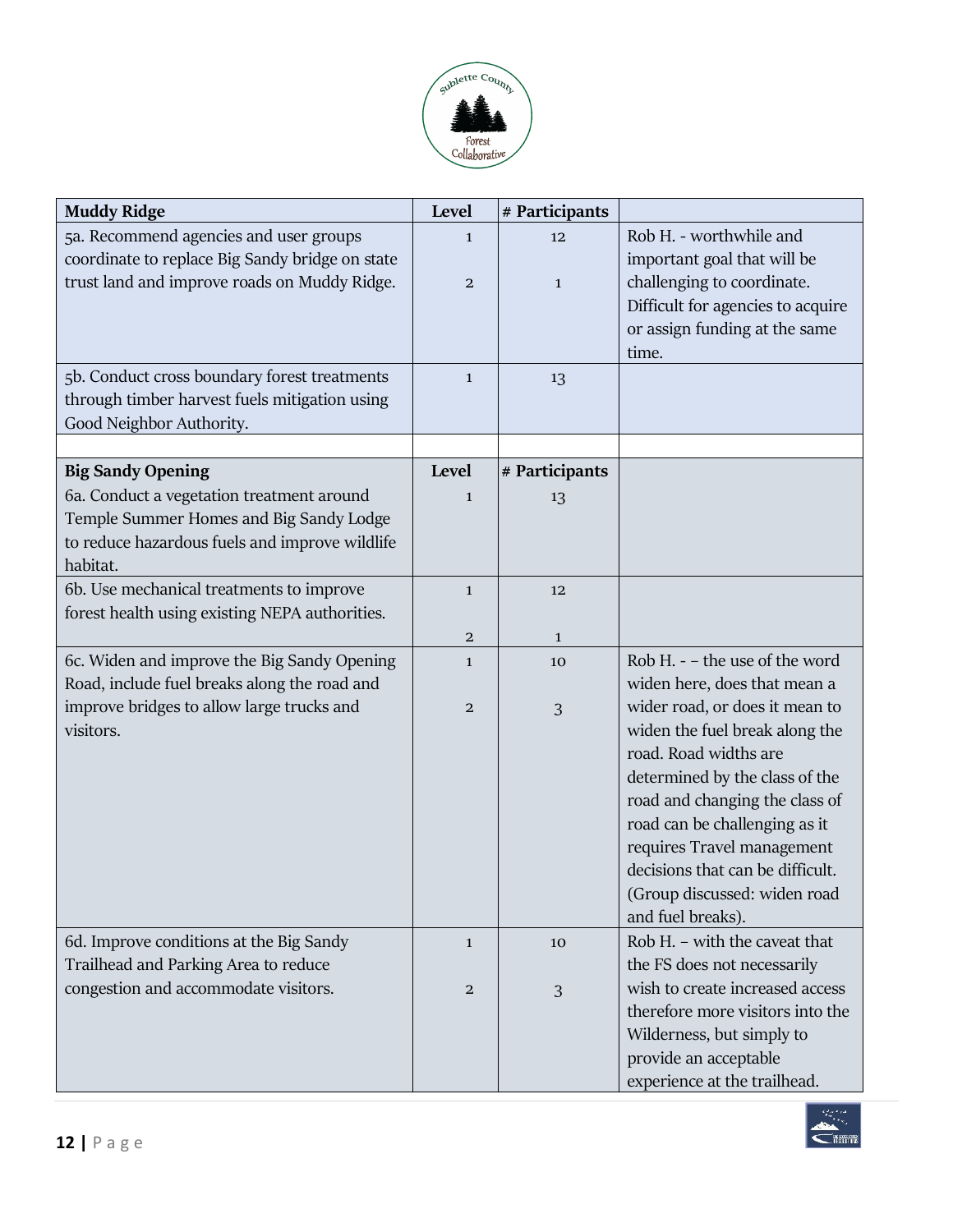

| <b>Invasive Species</b>                        | Level                   | #Participants  |                                     |
|------------------------------------------------|-------------------------|----------------|-------------------------------------|
| 7a. Develop an Environmental Assessment for    | $\mathbf{1}$            | 13             | Rob H. - agree with this one, it    |
| the Bridger Wilderness for annual grass        |                         |                | is just difficult ensure that a 10- |
| treatments (cheatgrass) to reduce the spread   |                         |                | year plan is completely reliable    |
| and minimize the impact to forest health.      |                         |                | as issues and challenges emerge     |
|                                                |                         |                | in that amount of time.             |
| 7b. Develop sustainable annual funding for     | $\mathbf{1}$            | 10             |                                     |
| invasive species treatments in addition to     |                         |                |                                     |
| special project funds.                         | $\overline{\mathbf{c}}$ | 3              |                                     |
|                                                |                         |                |                                     |
| <b>Sublette County Long Term Strategy</b>      | Level                   | # Participants |                                     |
| 8a. Encourage land management agencies to      | 1                       | 13             |                                     |
| identify realistic opportunities to implement  |                         |                |                                     |
| fuel breaks to reduce fire intensity, improve  |                         |                |                                     |
| egress and ingress when working on existing    |                         |                |                                     |
| projects along trails and roads outside        |                         |                |                                     |
| Wilderness.                                    |                         |                |                                     |
| 8b. Recommend the Collaborative support        | $\mathbf{1}$            | 7              |                                     |
| creation of a 10-year forest management        |                         |                |                                     |
| strategy for the benefit of private enterprise | $\overline{a}$          | 5              |                                     |
| related to the Bridger Teton National Forest,  |                         |                |                                     |
| the Bureau of Land Management, Wyoming         | 3                       | $\mathbf{1}$   |                                     |
| State Forestry Division and State Lands and    |                         |                |                                     |
| other landowners to create economic,           |                         |                |                                     |
| recreational, forest resilience and wildlife   |                         |                |                                     |
| habitat benefits.                              |                         |                |                                     |
| 8c. Given recent recreation trends, we         | $\mathbf{1}$            | 10             | Rob H. - - this is something that   |
| recommend the USFS secure funds with a letter  |                         |                | the FS will need assistance         |
| of support from this Collaborative to explore  | 2                       | 3              | with, to accomplish.                |
| options that address impacts of too many       |                         |                | Barry T. - WSFD would support       |
| people in certain areas in Wilderness.         |                         |                | research into recreation trends     |
|                                                |                         |                | but the recommendation needs        |
|                                                |                         |                | to clarify who is seeking the       |
|                                                |                         |                | funding and contracting the         |
|                                                |                         |                | experts.                            |

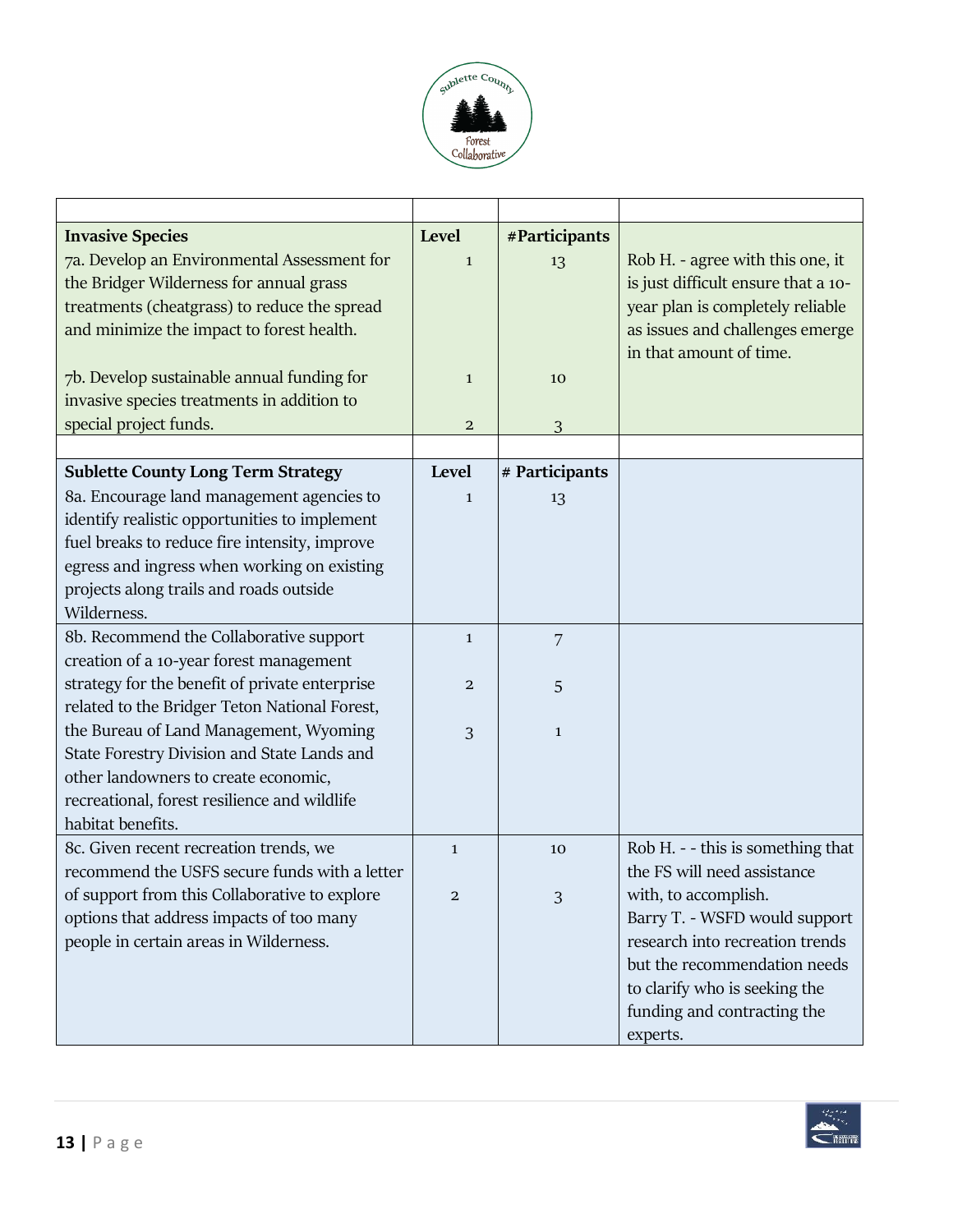

| 8d. Encourage maintenance and improvement<br>of a motorized travel network as part of the   | $\mathbf{1}$   | 10             | Rob H. - - this is something that<br>the FS will need assistance |
|---------------------------------------------------------------------------------------------|----------------|----------------|------------------------------------------------------------------|
| long-term strategy for recreation and to                                                    | $\mathbf{2}$   | 3              | with, to accomplish.                                             |
| address natural resource concerns and projects.                                             |                |                | Terry P. - Depends on the                                        |
|                                                                                             |                |                | specific motorized proposals                                     |
| 8e. Recommend the County pursue sources of                                                  | $\mathbf{1}$   | 12             | Missing - Rob H.                                                 |
| funding as means to revise the CWPP.                                                        |                |                |                                                                  |
| 8f. Recommend land management agencies and<br>other partners contribute to revisions to the | $\mathbf{1}$   | 12             | Rob H. - - actual money would<br>be dependent on Congressional   |
| current Sublette County CWPP.                                                               | $\overline{2}$ | $\mathbf{1}$   | allocation rules. In kind                                        |
|                                                                                             |                |                | assistance is a given.                                           |
|                                                                                             |                |                | The group discussed this and                                     |
|                                                                                             |                |                | agreed that contributions can                                    |
|                                                                                             |                |                | be in kind, in the form of                                       |
|                                                                                             |                |                | recreation, or other.                                            |
|                                                                                             |                |                |                                                                  |
| <b>Wildlife Habitat Improvement</b>                                                         | <b>Level</b>   | # Participants |                                                                  |
|                                                                                             | $\mathbf{1}$   | 12             | Terry Pollard: I have mentioned                                  |
| 9a. Seek opportunities to improve native winter                                             |                |                |                                                                  |
| range habitat for elk, particularly in areas that                                           |                |                | several times how important                                      |
| are associated with feed grounds to increase                                                | $\overline{a}$ | $\mathbf 1$    | and necessary our elk feed                                       |
| herd sustainability.                                                                        |                |                | grounds are to the maintenance                                   |
|                                                                                             |                |                | of our elk herds in our areas,                                   |
|                                                                                             |                |                | but somehow, it hasn't really                                    |
|                                                                                             |                |                | been addressed in the write                                      |
|                                                                                             |                |                | up? I would like to see                                          |
|                                                                                             |                |                | something like, "Seek                                            |
|                                                                                             |                |                | opportunities to improve native<br>winter range habitat for elk, |
|                                                                                             |                |                | particularly in areas that are                                   |
|                                                                                             |                |                | associate with feed grounds to                                   |
|                                                                                             |                |                | increase herd sustainability by                                  |
|                                                                                             |                |                | maintaining those existing elk                                   |
|                                                                                             |                |                | feed grounds in addition to                                      |
|                                                                                             |                |                | potential habitat                                                |
|                                                                                             |                |                | improvements.".                                                  |
| 9b. Encourage land management agencies to<br>consider wildlife values when implementing     | $1 - 12$       | 12             | 1 Missing - Kim B.                                               |

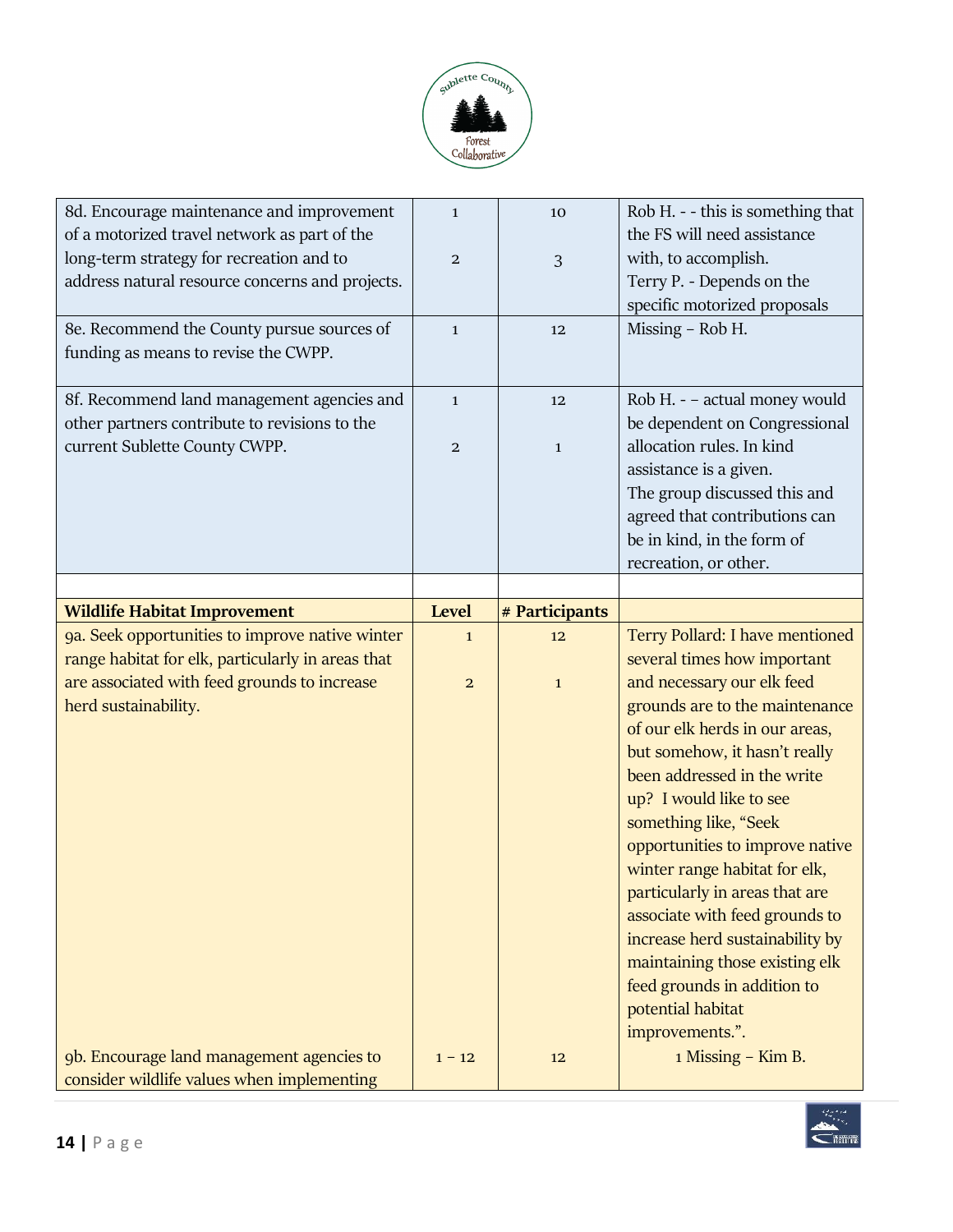

| forest management projects in conjunction<br>with additional projects types when possible<br>(fuels reduction, timber harvests, etc.) to<br>improve terrestrial and aquatic habitat in<br>crucial and restoration areas in consultation |                |               |                                                                |
|-----------------------------------------------------------------------------------------------------------------------------------------------------------------------------------------------------------------------------------------|----------------|---------------|----------------------------------------------------------------|
| with the WGFD Statewide Habitat Plan.                                                                                                                                                                                                   |                |               |                                                                |
| 9c. Within the projects identified in these<br>recommendations, seek opportunities to<br>improve habitat and permeability within<br>identified migration routes to ensure wildlife<br>viability into the future.                        | $1 - 12$       | 12            | 1 Missing – Kim. B.                                            |
|                                                                                                                                                                                                                                         |                |               |                                                                |
| Discussed, some participants missing:                                                                                                                                                                                                   | Level          | #Participants |                                                                |
| Seek opportunities to improve native winter                                                                                                                                                                                             | $\mathbf{1}$   | 9             | Troy: 2 - While my intention                                   |
| range habitat for elk, particularly in areas that<br>are associate with feed grounds to increase                                                                                                                                        |                |               | for this recommendation was<br>for the improvement of habitat, |
| herd sustainability by maintaining an elk feed                                                                                                                                                                                          | $\overline{2}$ | $\mathbf{1}$  | both quality and quantity, for                                 |
| ground system in Sublette County in addition                                                                                                                                                                                            |                |               | elk away from feedgrounds, I                                   |
| to potential habitat improvements.                                                                                                                                                                                                      |                |               | can live with this addition.                                   |
|                                                                                                                                                                                                                                         |                |               | Doug L.: 1 for BLM. We agree                                   |
|                                                                                                                                                                                                                                         |                |               | with this language as it matches<br>our current Resource       |
|                                                                                                                                                                                                                                         |                |               | Management Plan goals and                                      |
|                                                                                                                                                                                                                                         |                |               | objectives and our current                                     |
|                                                                                                                                                                                                                                         |                |               | <b>MOU</b> for Elk feed ground                                 |
|                                                                                                                                                                                                                                         |                |               | management on BLM managed                                      |
|                                                                                                                                                                                                                                         |                |               | lands. We defer to the USFS for                                |
|                                                                                                                                                                                                                                         |                |               | any potential differences in Elk<br>feed ground management on  |
|                                                                                                                                                                                                                                         |                |               | USFS and we fully acknowledge                                  |
|                                                                                                                                                                                                                                         |                |               | the ongoing WGFD reviews                                       |
|                                                                                                                                                                                                                                         |                |               | which we appreciate and                                        |
|                                                                                                                                                                                                                                         |                |               | participate in.                                                |
|                                                                                                                                                                                                                                         |                |               | 3 Missing                                                      |